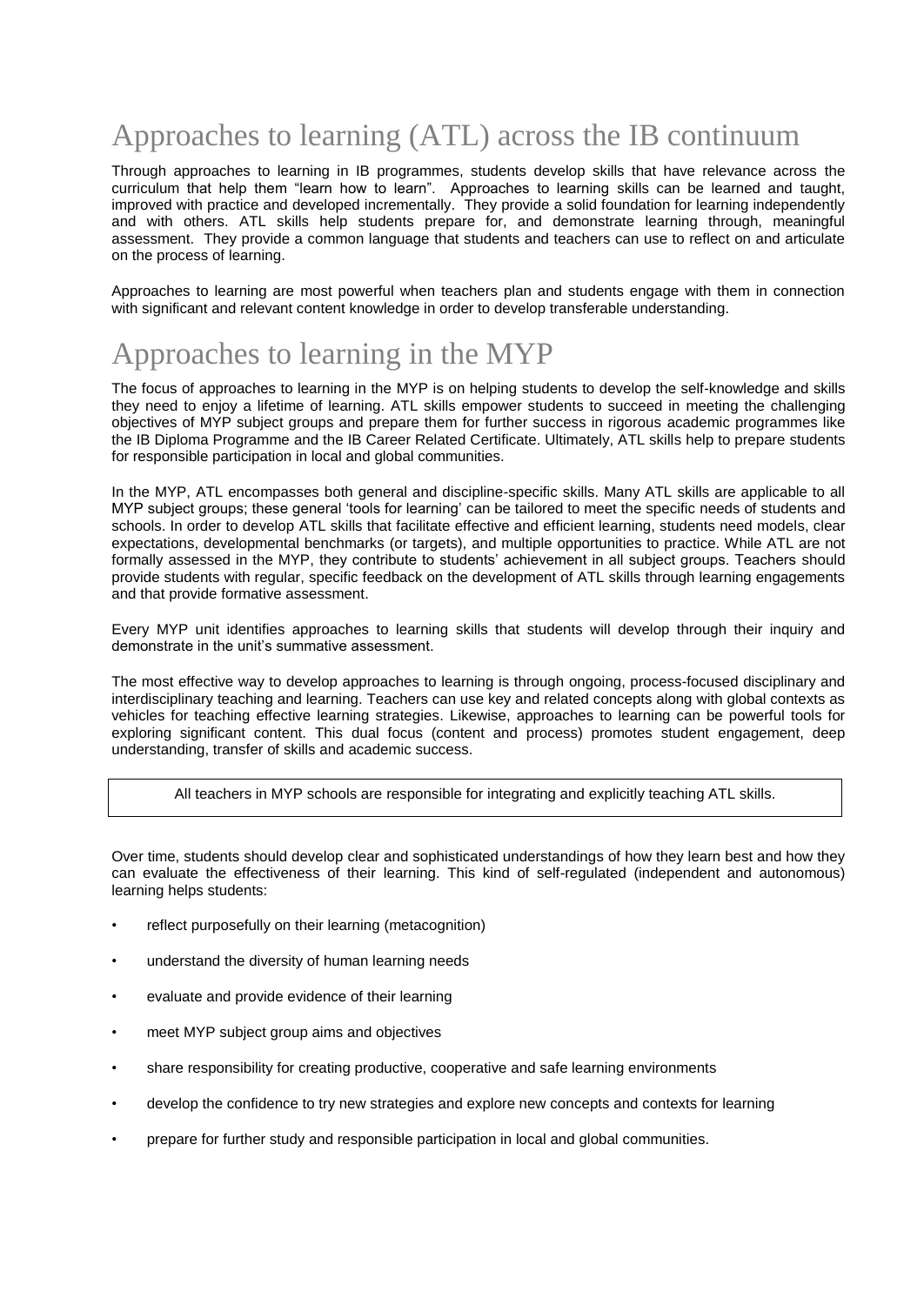# ATL skills and learning theory

Considered as a whole and at the highest proficiency, MYP approaches to learning represent the skills that students need in order to become self-regulated, intrinsically motivated learners. MYP ATL skills reflect "dynamic, internally controlled . . . processes that positively influence a student's tendency to approach, engage with, expend effort on, and persist in learning tasks in an ongoing, self directed manner" (McCombs, 1984).

Using the vocabulary of learning theory, ATL skills can be described as

- cognitive- learner-initiated use and practice of active information-processing and retrieval strategies
- affective (social and emotional)- self-management of mood, motivation, interpersonal relationships and attitudes toward learning
- metacognitive- awareness, understanding and control of personal learning processes.

ATL skills are informed by and support the development of the attributes of the IB learner profile.

# MYP ATL skills framework

The MYP extends IB ATL skills categories into ten developmentally-appropriate clusters. This framework provides common ground from which schools can develop their own frameworks based on MYP units, including local circumstances and requirements

MYP schools are responsible for developing an approaches to learning planning chart for all years of the programme.

ATL skills are interconnected. Individual skills and skills clusters frequently overlap and may be relevant to more than one skill category.

| <b>IB ATL skill categories</b> | <b>MYP skill clusters</b>     |
|--------------------------------|-------------------------------|
| Communication                  | I Communication               |
| Social                         | II Collaboration              |
| Self Management                | <b>III Organisation</b>       |
|                                | <b>IV Affective</b>           |
|                                | V Reflection                  |
| Research                       | VI Information Literacy       |
|                                | VII Media Literacy            |
| Thinking                       | <b>VIII Critical Thinking</b> |
|                                | IX Creativity and Innovation  |
|                                | $\overline{X}$ Transfer       |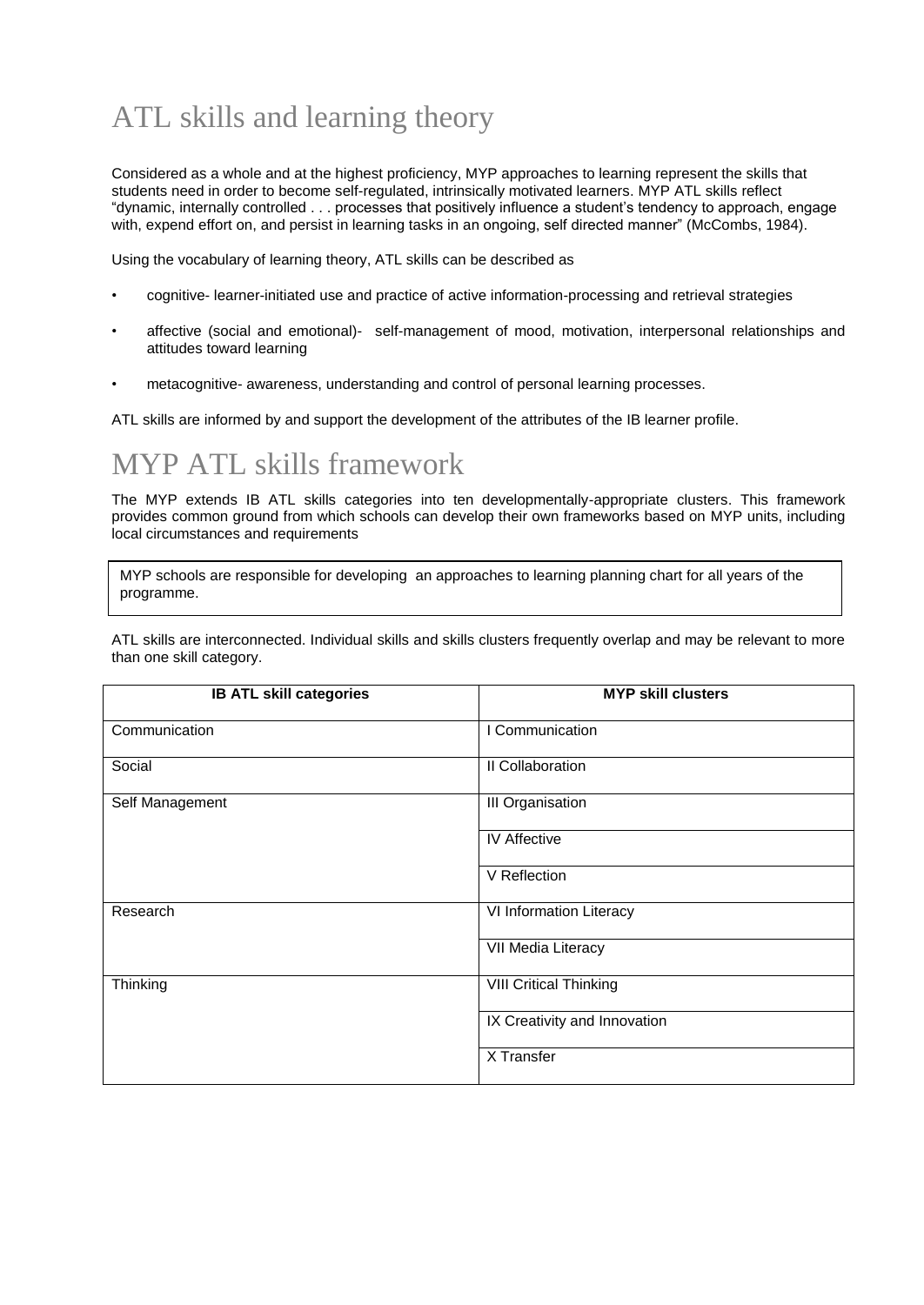#### Developing student responsibility for ATL

Some of the key questions to be answered by students with respect to ATL skills include:

- What are my present skills in this area and what evidence do I have of my development?
- What skills can I improve?
- What new skills can learn?

When specific ATL skills become an explicit focus for teaching and learning, students can begin to take responsibility for their own development. Over time, students can identify themselves and their competence in any learning strategy using terms like these:

- Novice/ beginning students are introduced to the skill and can watch others performing it (observation)
- Learner/ developing students copy others who use the skill and use the skill with scaffolding and guidance (emulation)
- Practitioner/ using students employ the skill confidently and effectively (demonstration)
- Expert/ sharing students can show others how to use the skill and accurately assess how effectively the skill is used (self-regulation)

A concept-based curriculum that uses ATL skills effectively enables all students to become stronger, more selfregulated learners.

# Important MYP ATL skills

Skills are sets of strategies and techniques that people use to achieve a specific purpose. Skills can be practiced and continually improved. The skills in this table represent some of the important approaches to learning that students should develop in the MP. Individual skills can be relevant for more than one skill cluster.

Schools can use this list to build their own frameworks for developing students who are empowered as selfdirected learners, and teachers in all subjects groups can draw from these skills to identify approaches to learning that students will develop in MYP units. Students and teachers can also work to identify and develop additional important general and discipline-specific approaches to learning skills.

| <b>COMMUNICATION</b>                                   |                                                                                  |
|--------------------------------------------------------|----------------------------------------------------------------------------------|
| <b>I Communication skills</b>                          | Exchanging thoughts, messages and information effectively through<br>interaction |
| Inquiry focus:                                         | Give and receive meaningful feedback                                             |
| How can students<br>communicate through<br>interaction | Use intercultural understanding to interpret communication                       |
|                                                        | Use a variety of speaking techniques to communicate with a variety of audiences  |
|                                                        | Use appropriate forms of writing for different purposes and audiences            |
|                                                        | Use a variety of media to communicate with a range of audiences                  |
|                                                        | Interpret and use effectively modes of non-verbal communication                  |
|                                                        | Negotiate ideas and knowledge with peers and teachers                            |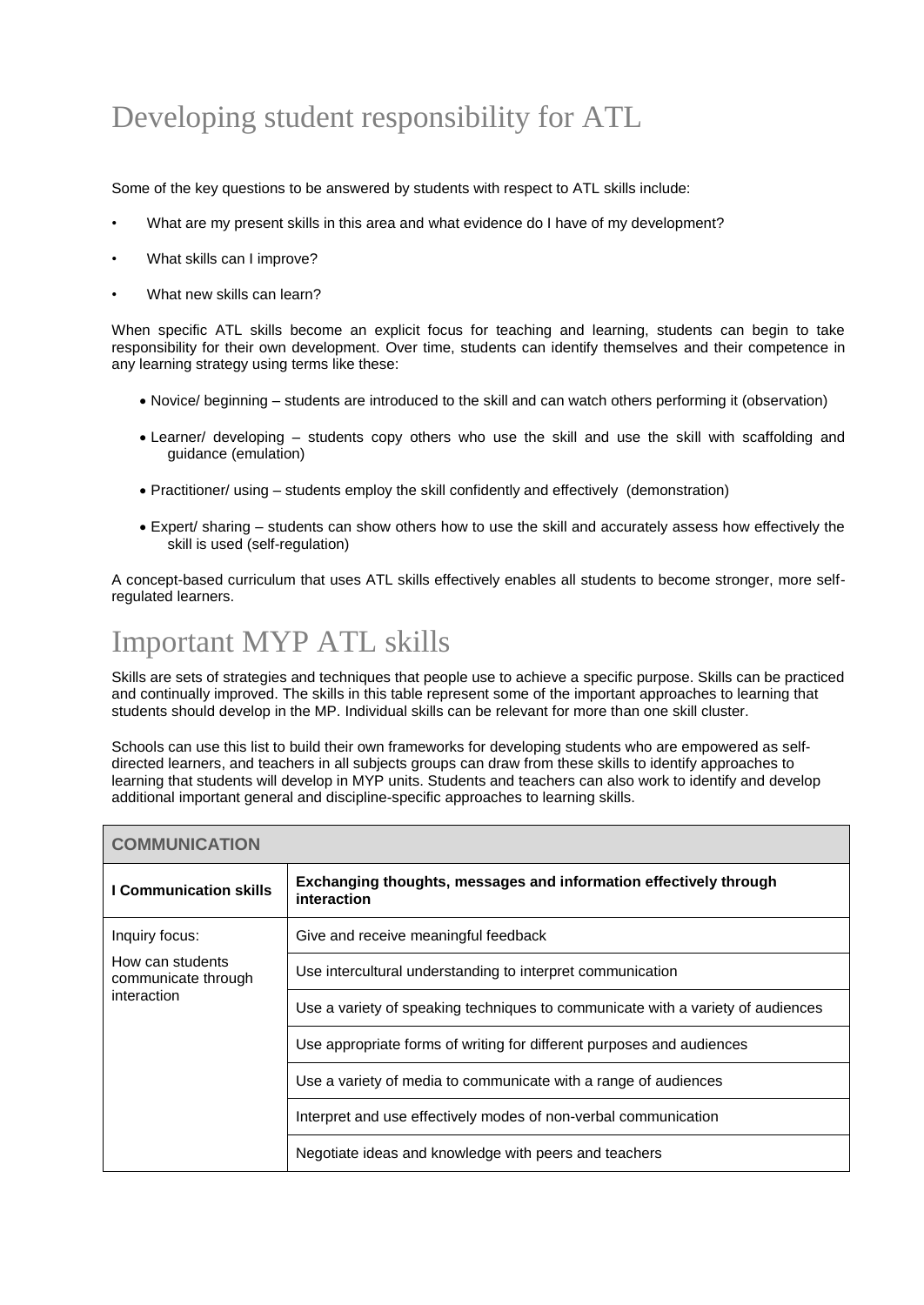|                                    | Participate in, and contribute to, digital social media networks                                                            |
|------------------------------------|-----------------------------------------------------------------------------------------------------------------------------|
|                                    | Collaborate with peers and experts using a variety of digital environments and<br>media                                     |
|                                    | Share ideas with multiple audiences using a variety of digital environments and<br>media                                    |
| How can students<br>demonstrate    | Reading, writing and using language to gather and communicate information                                                   |
| communication through<br>language? | Read critically and for comprehension                                                                                       |
|                                    | Read a variety of sources for information and for pleasure                                                                  |
|                                    | Make inferences and draw conclusions                                                                                        |
|                                    | Use and interpret a range of discipline-specific terms and symbols                                                          |
|                                    | Write and for different purposes                                                                                            |
|                                    | Understand and use mathematical notation                                                                                    |
|                                    | Paraphrase accurately and concisely                                                                                         |
|                                    | Preview and skim texts to build understanding                                                                               |
|                                    | Take effective notes in class                                                                                               |
|                                    | Make effective summary notes for studying                                                                                   |
|                                    | Use a variety of organizers for academic writing tasks                                                                      |
|                                    | Find information for disciplinary and interdisciplinary inquiries, using a variety of<br>media                              |
|                                    | Organize and depict information logically                                                                                   |
|                                    | Structure information in summaries, essays and reports                                                                      |
|                                    | Understand and implement intellectual property                                                                              |
|                                    | Create references and citations, use footnotes/endnotes and construct a<br>bibliography according to recognized conventions |
|                                    | Identify primary and secondary sources                                                                                      |
| <b>SOCIAL</b>                      |                                                                                                                             |
| <b>Il Collaboration skills</b>     | Working effectively with others                                                                                             |
| How can students<br>collaborate?   | Use social media networks appropriately to build and develop relationships                                                  |
|                                    | Practice empathy                                                                                                            |
|                                    | Delegate and share responsibility for decision-making                                                                       |
|                                    | Help others to succeed                                                                                                      |
|                                    | Take responsibility for one's own actions                                                                                   |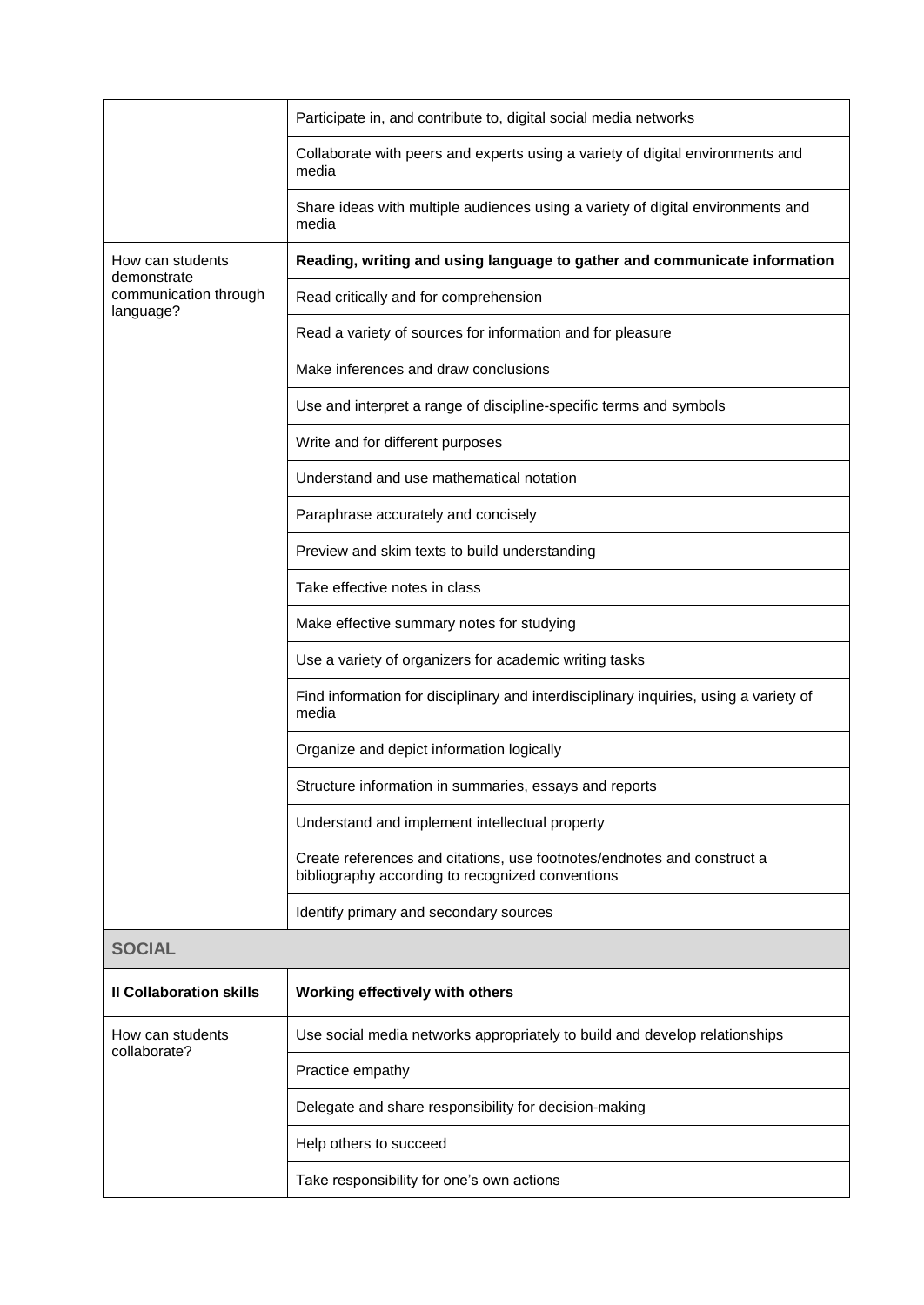|                                                         |                                                                                      | Manage and resolve conflict and work collaboratively in teams                                                                   |
|---------------------------------------------------------|--------------------------------------------------------------------------------------|---------------------------------------------------------------------------------------------------------------------------------|
|                                                         | <b>Build consensus</b>                                                               |                                                                                                                                 |
|                                                         | Make fair and equitable decisions                                                    |                                                                                                                                 |
|                                                         | Listen actively to other perspectives and ideas                                      |                                                                                                                                 |
|                                                         | Negotiate effectively                                                                |                                                                                                                                 |
|                                                         | Encourage others to contribute                                                       |                                                                                                                                 |
|                                                         | Exercise leadership and take on a variety of roles within groups                     |                                                                                                                                 |
|                                                         | Give and receive meaningful feedback                                                 |                                                                                                                                 |
|                                                         | Advocate for your own rights and needs                                               |                                                                                                                                 |
| <b>SELF MANAGEMENT</b>                                  |                                                                                      |                                                                                                                                 |
| <b>III Organization skills</b>                          | Managing time and tasks effectively                                                  |                                                                                                                                 |
| How can students<br>demonstrate organisation<br>skills? | Plan short and long term assignments; meet deadlines                                 |                                                                                                                                 |
|                                                         | Create plans to prepare for summative assessments (examinations and<br>performances) |                                                                                                                                 |
|                                                         | Keep and use a weekly planner for assignments                                        |                                                                                                                                 |
|                                                         | Set goals that challenging and realistic                                             |                                                                                                                                 |
|                                                         | Plan strategies and take action to achieve personal and academic goals               |                                                                                                                                 |
|                                                         | Bring necessary equipment and supplies to class                                      |                                                                                                                                 |
|                                                         | Keep an organized and logical system of information files/notebooks                  |                                                                                                                                 |
|                                                         | Use appropriate strategies for organizing complex information                        |                                                                                                                                 |
|                                                         | Understand and use sensory learning preferences (learning styles)                    |                                                                                                                                 |
|                                                         | Select and use technology effectively and productively                               |                                                                                                                                 |
| <b>IV Affective skills</b>                              | <b>Managing state of mind</b>                                                        |                                                                                                                                 |
| How can students<br>manage their own state<br>of mind?  | Mindfulness                                                                          | Practice focus and concentration<br>Practice strategies to develop mental quiet<br>Practice strategies to overcome distractions |
|                                                         | Perseverance                                                                         | Demonstrate persistence and perseverance<br>Practice delaying gratification                                                     |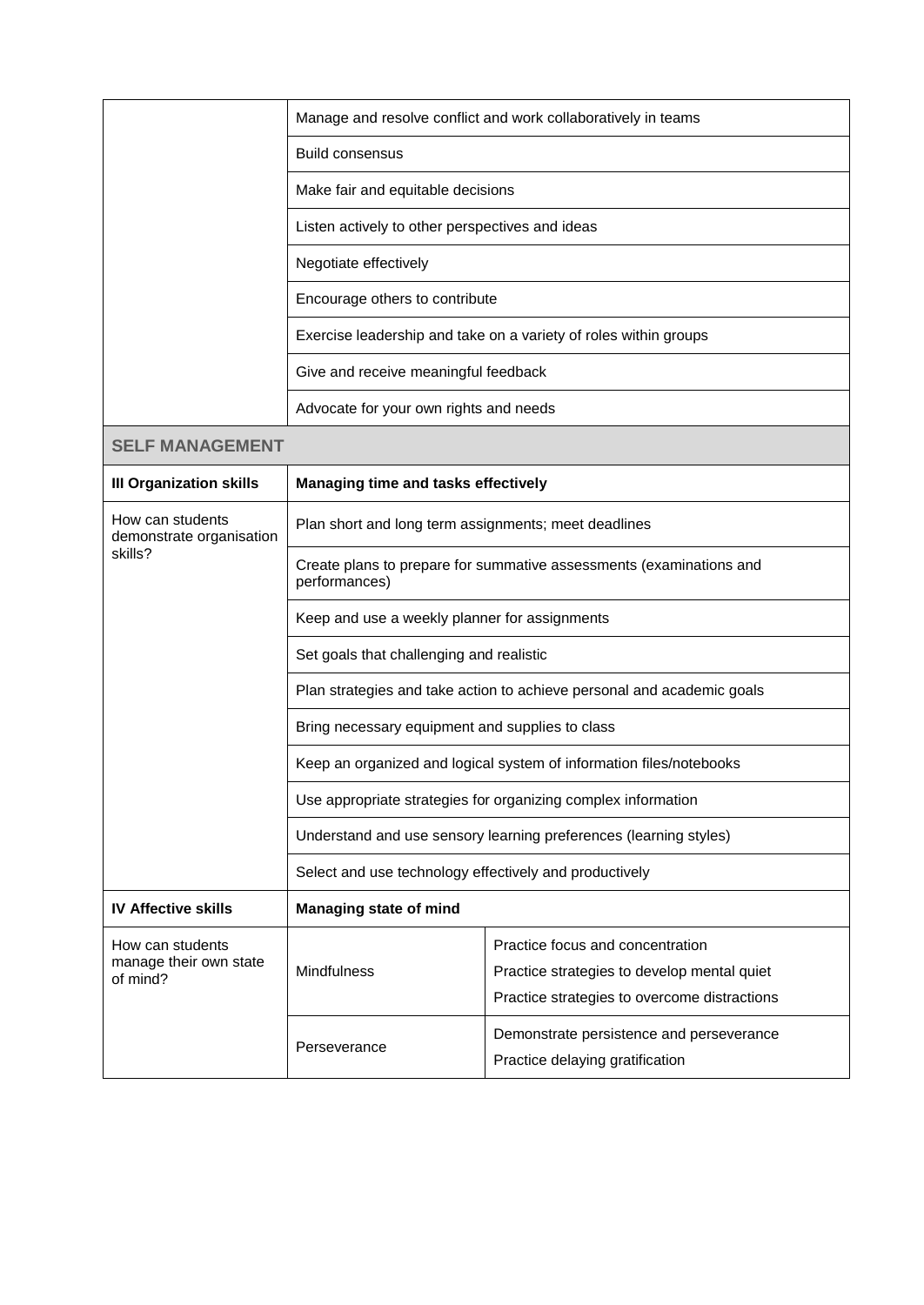|                                             |                                                                                                                                                                                                                                                                               | Practice strategies to overcome impulsiveness and<br>anger                       |
|---------------------------------------------|-------------------------------------------------------------------------------------------------------------------------------------------------------------------------------------------------------------------------------------------------------------------------------|----------------------------------------------------------------------------------|
|                                             | Emotional management                                                                                                                                                                                                                                                          | Practice strategies to prevent and eliminate bullying                            |
|                                             |                                                                                                                                                                                                                                                                               | Practice strategies to reduce anxiety                                            |
|                                             |                                                                                                                                                                                                                                                                               | Practice being aware of body-mind connections                                    |
|                                             |                                                                                                                                                                                                                                                                               | Practice analyzing and attributing causes for failure                            |
|                                             | Self-motivation                                                                                                                                                                                                                                                               | Practice managing self-talk                                                      |
|                                             |                                                                                                                                                                                                                                                                               | Practice positive thinking                                                       |
|                                             |                                                                                                                                                                                                                                                                               | Practice 'bouncing back' after adversity, mistakes<br>and failures               |
|                                             | Resilience                                                                                                                                                                                                                                                                    | Practice 'failing well'                                                          |
|                                             |                                                                                                                                                                                                                                                                               | Practice dealing with disappointment and unmet<br>expectations                   |
|                                             |                                                                                                                                                                                                                                                                               | Practice dealing with change                                                     |
| <b>V</b> Reflection                         | (Re-)considering what has been learned; choosing and using ATL skills                                                                                                                                                                                                         |                                                                                  |
| How can students be                         | Develop new skills, techniques and strategies for effective learning                                                                                                                                                                                                          |                                                                                  |
| reflective?                                 | Identify strengths and weaknesses of personal learning strategies (self-<br>assessment)                                                                                                                                                                                       |                                                                                  |
|                                             | Demonstrate flexibility in the selection and use of learning strategies                                                                                                                                                                                                       |                                                                                  |
|                                             | Try new approaches to learning and evaluate their effectiveness                                                                                                                                                                                                               |                                                                                  |
|                                             | Consider content (What did I learn about today? What don't I yet understand? What<br>questions do I have now?)                                                                                                                                                                |                                                                                  |
|                                             | Consider ATL skills development (What can already do? How can I share my skills<br>to help peers who need more practice? What will I work on next?)                                                                                                                           |                                                                                  |
|                                             | Consider personal learning strategies (How efficiently and effectively am I learning?<br>What can I do to become a more efficient and effective learner? How can my<br>understanding of personal strengths and weaknesses help me develop my own<br>strategies for learning?) |                                                                                  |
|                                             | Consider ethical, cultural and environmental implications                                                                                                                                                                                                                     |                                                                                  |
|                                             | Keep a journal to record reflections                                                                                                                                                                                                                                          |                                                                                  |
| <b>RESEARCH</b>                             |                                                                                                                                                                                                                                                                               |                                                                                  |
| <b>VI Information literacy</b>              |                                                                                                                                                                                                                                                                               | Finding, interpreting, judging and creating information                          |
| How can students<br>demonstrate information | Collect, record and verify data                                                                                                                                                                                                                                               |                                                                                  |
| literacy?                                   | Access information to be informed and inform others                                                                                                                                                                                                                           |                                                                                  |
|                                             | Make connections between various sources of information                                                                                                                                                                                                                       |                                                                                  |
|                                             | when accessing, processing and recalling information                                                                                                                                                                                                                          | Understand the benefits and limitations of personal sensory learning preferences |
|                                             |                                                                                                                                                                                                                                                                               |                                                                                  |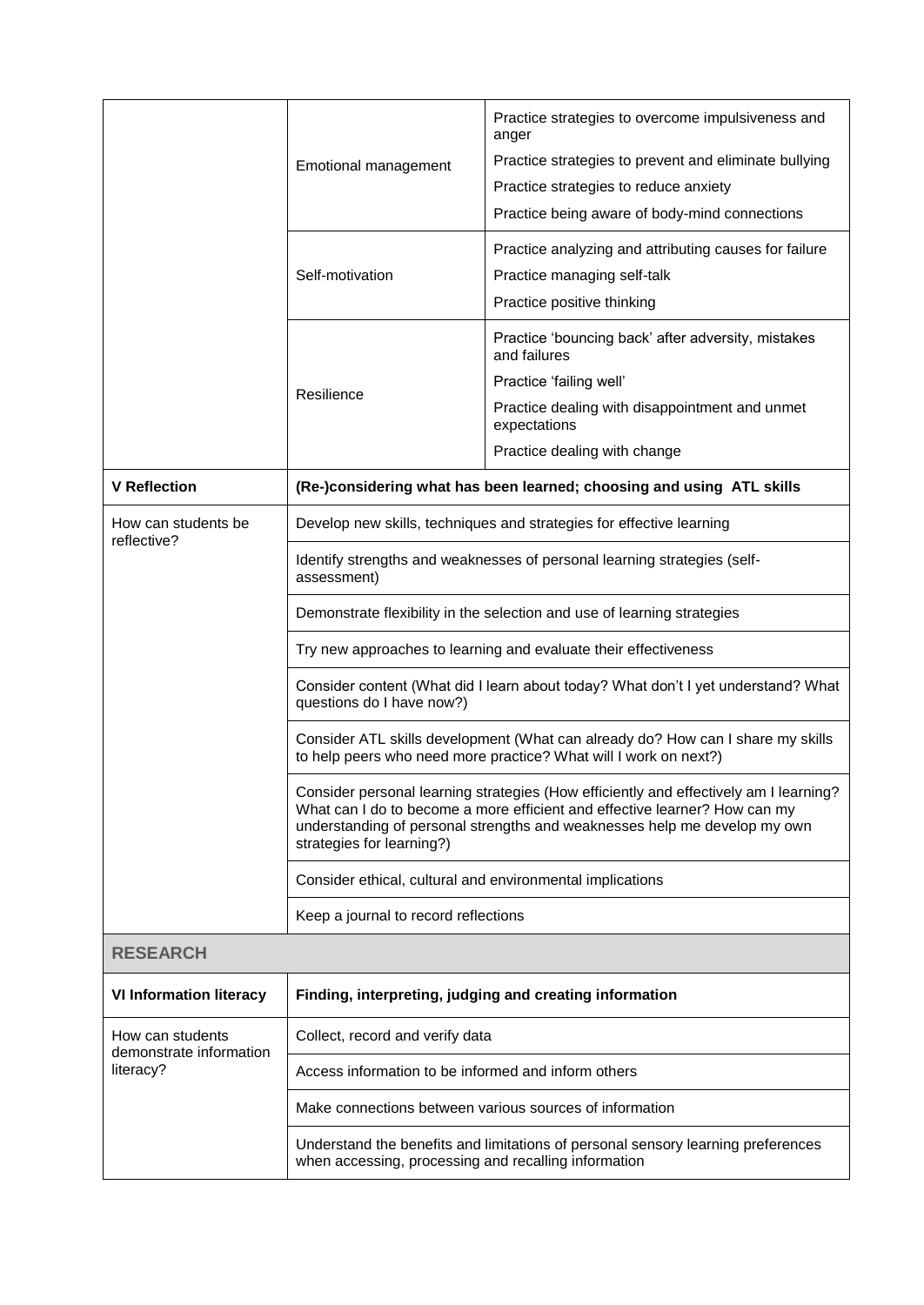|                                                    | Use memory techniques to develop long term memory                                                                                                                         |
|----------------------------------------------------|---------------------------------------------------------------------------------------------------------------------------------------------------------------------------|
|                                                    | Present information in a variety of formats and platforms                                                                                                                 |
|                                                    | Collect and analyse data to identify solutions and/or make informed decisions                                                                                             |
|                                                    | Process data and report results                                                                                                                                           |
|                                                    | Evaluate and select information sources and digital tools based on their<br>appropriateness to specific tasks                                                             |
|                                                    | Understand and use technology systems                                                                                                                                     |
|                                                    | Use critical literacy skills to analyze and interpret media communications                                                                                                |
| <b>VII Media literacy</b>                          | Interacting with media to use and create ideas and information                                                                                                            |
| How can students<br>demonstrate media<br>literacy? | Locate, organize, analyse, evaluate, synthesize and ethically use information from<br>a variety of sources and media [including digital social media and online networks] |
|                                                    | Demonstrate awareness of media interpretations of events and ideas [including<br>digital social media]                                                                    |
|                                                    | Make informed choices about personal viewing experiences                                                                                                                  |
|                                                    | Understand the impact of media representations and modes of presentation                                                                                                  |
|                                                    | Seek a range of perspectives from multiple and varied sources                                                                                                             |
|                                                    | Communicate information and ideas effectively to multiple audiences using a<br>variety of media and formats                                                               |
|                                                    | Compare, contrast and draw connections among (multi)media resources                                                                                                       |
| <b>THINKING</b>                                    |                                                                                                                                                                           |
| <b>VIII Critical thinking</b>                      | Analyzing and evaluating issues and ideas                                                                                                                                 |
| How can students think                             | Practice observing carefully in order to recognize problems                                                                                                               |
| critically?                                        | Gather and organize relevant information to formulate an argument                                                                                                         |
|                                                    | Recognize unstated assumptions and bias                                                                                                                                   |
|                                                    | Interpret data                                                                                                                                                            |
|                                                    | Evaluate evidence and arguments                                                                                                                                           |
|                                                    | Recognize and evaluate propositions                                                                                                                                       |
|                                                    | Draw reasonable conclusions and generalizations                                                                                                                           |
|                                                    | Test generalizations and conclusions                                                                                                                                      |
|                                                    | Revise understanding based on new information and evidence                                                                                                                |
|                                                    | <evaluate and="" manage="" risk=""></evaluate>                                                                                                                            |
|                                                    | Formulate factual, topical, conceptual and debateable questions                                                                                                           |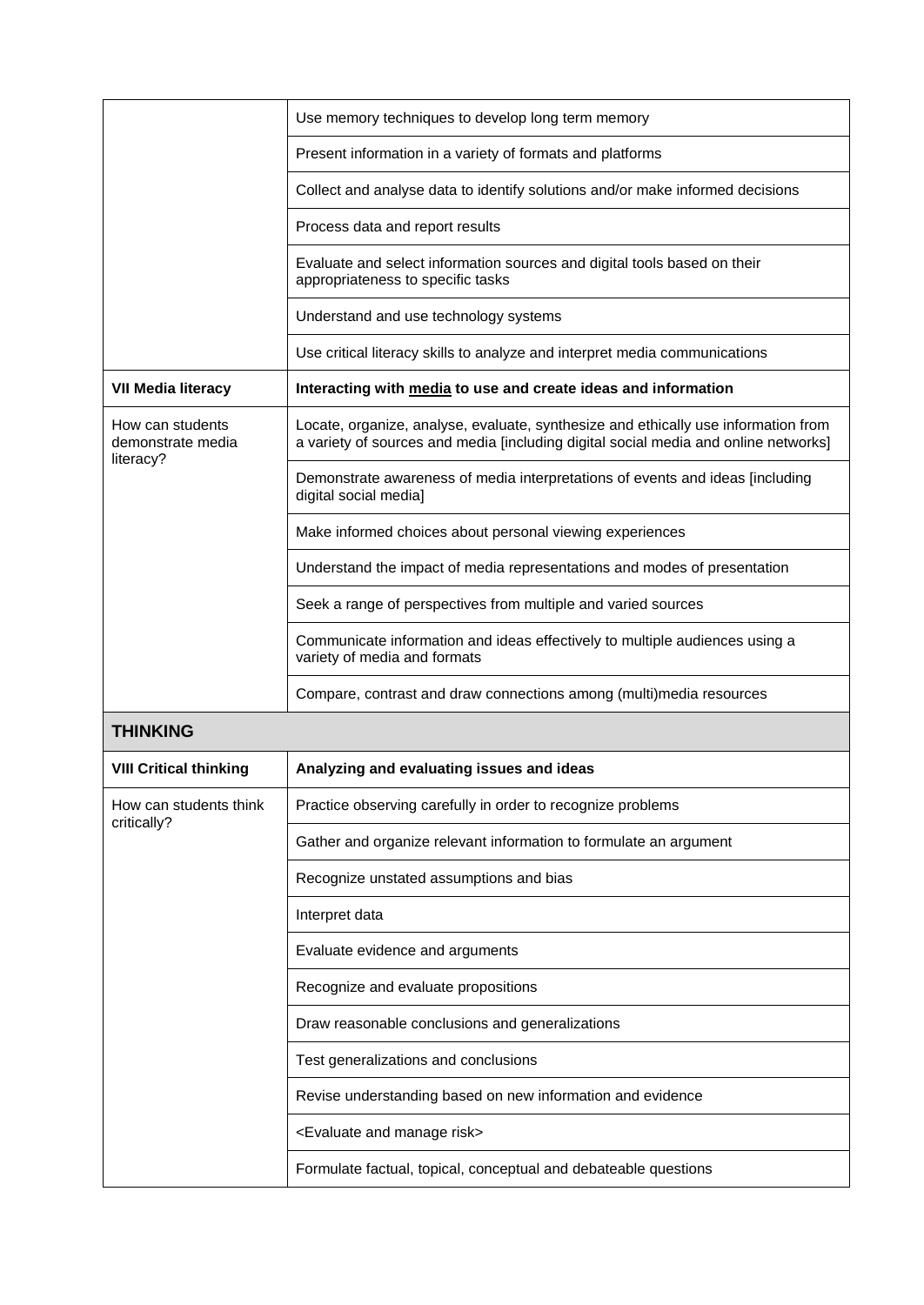|                                            | Consider ideas from multiple perspectives                                                                             |
|--------------------------------------------|-----------------------------------------------------------------------------------------------------------------------|
|                                            | Develop contrary or opposing arguments                                                                                |
|                                            | Analyse complex concepts and projects into their constituent parts and synthesize<br>them to create new understanding |
|                                            | Propose and evaluate a variety of solutions                                                                           |
|                                            | Identify obstacles and challenges                                                                                     |
|                                            | Use models and simulations to explore complex systems and issues                                                      |
|                                            | Identify trends and forecast possibilities                                                                            |
|                                            | Troubleshoot systems and applications                                                                                 |
| IX Creativity and<br>innovation            | The skills of invention - developing things and ideas that never existed<br>before                                    |
| How can students be<br>creative?           | Use brainstorming and mind mapping to generate new ideas and inquiries                                                |
|                                            | Consider multiple alternatives, including those that might be unlikely or impossible                                  |
|                                            | Create novel solutions to complex problems                                                                            |
|                                            | Use lateral thinking to make unexpected connections                                                                   |
|                                            | Design improvements to existing machines, media and technologies                                                      |
|                                            | Design new machines, media and technologies                                                                           |
|                                            | Make guesses and generate testable hypotheses                                                                         |
|                                            | Apply existing knowledge to generate new ideas, products or processes                                                 |
|                                            | Create original works and ideas                                                                                       |
|                                            | Practice flexible thinking - arguing both sides of an argument                                                        |
|                                            | Use visible thinking strategies and techniques                                                                        |
|                                            | Propose metaphors and analogies                                                                                       |
| <b>X Transfer</b>                          | Utilising skills and knowledge in multiple contexts                                                                   |
| How can students<br>transfer skills and    | Utilize effective learning strategies in subject groups and disciplines                                               |
| knowledge among<br>disciplines and subject | Apply skills and knowledge in unfamiliar situations                                                                   |
| groups?                                    | Inquire in different contexts to gain a different perspective                                                         |
|                                            | Compare conceptual understanding across multiple subject groups and disciplines                                       |
|                                            | Make connections between subject groups and disciplines                                                               |
|                                            | Combine knowledge, understanding and skills to create products or solutions                                           |
|                                            | Transfer current knowledge to learning of new technologies (6d)                                                       |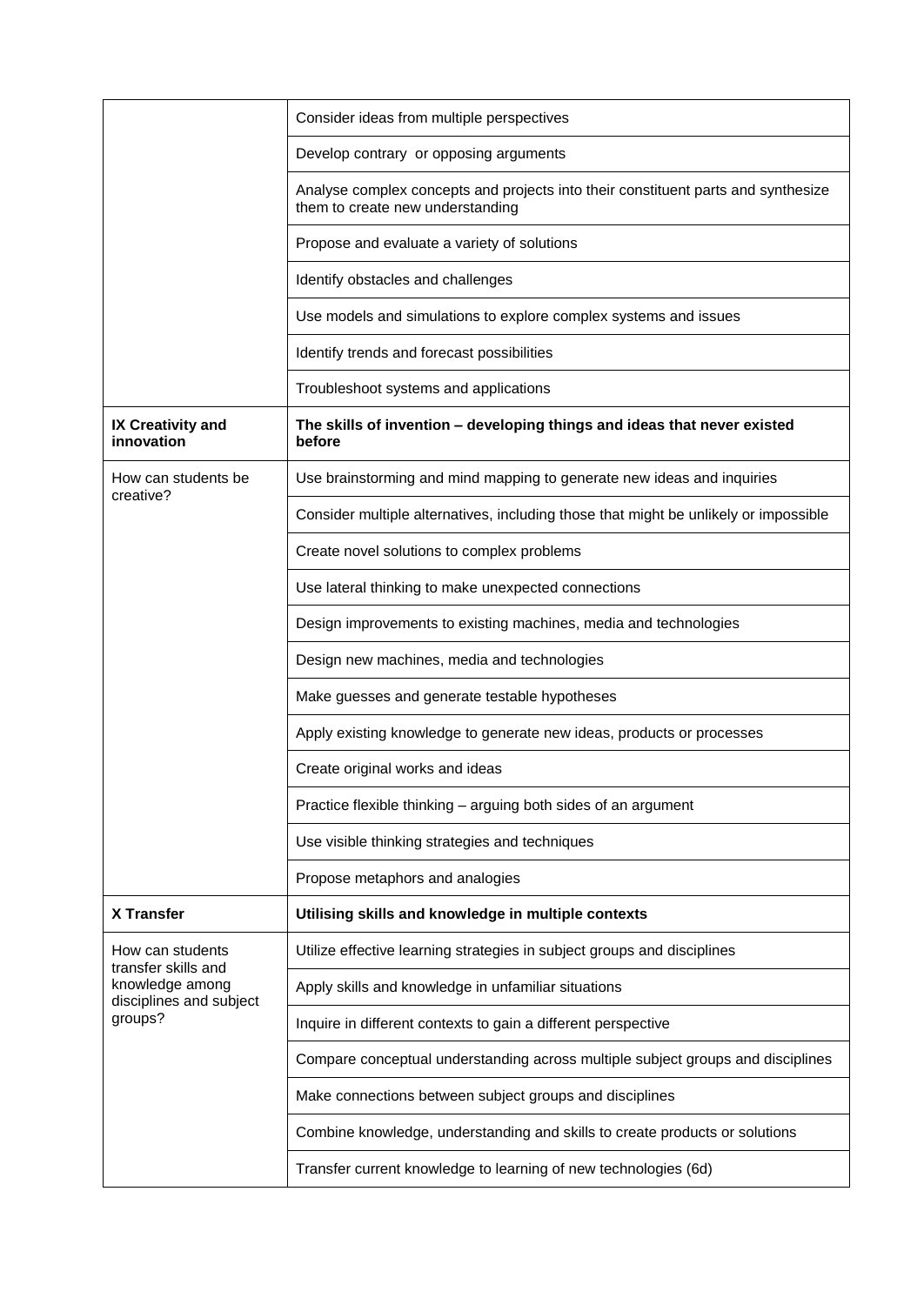|  | Change the context of an inquiry to gain different perspectives |
|--|-----------------------------------------------------------------|
|  |                                                                 |